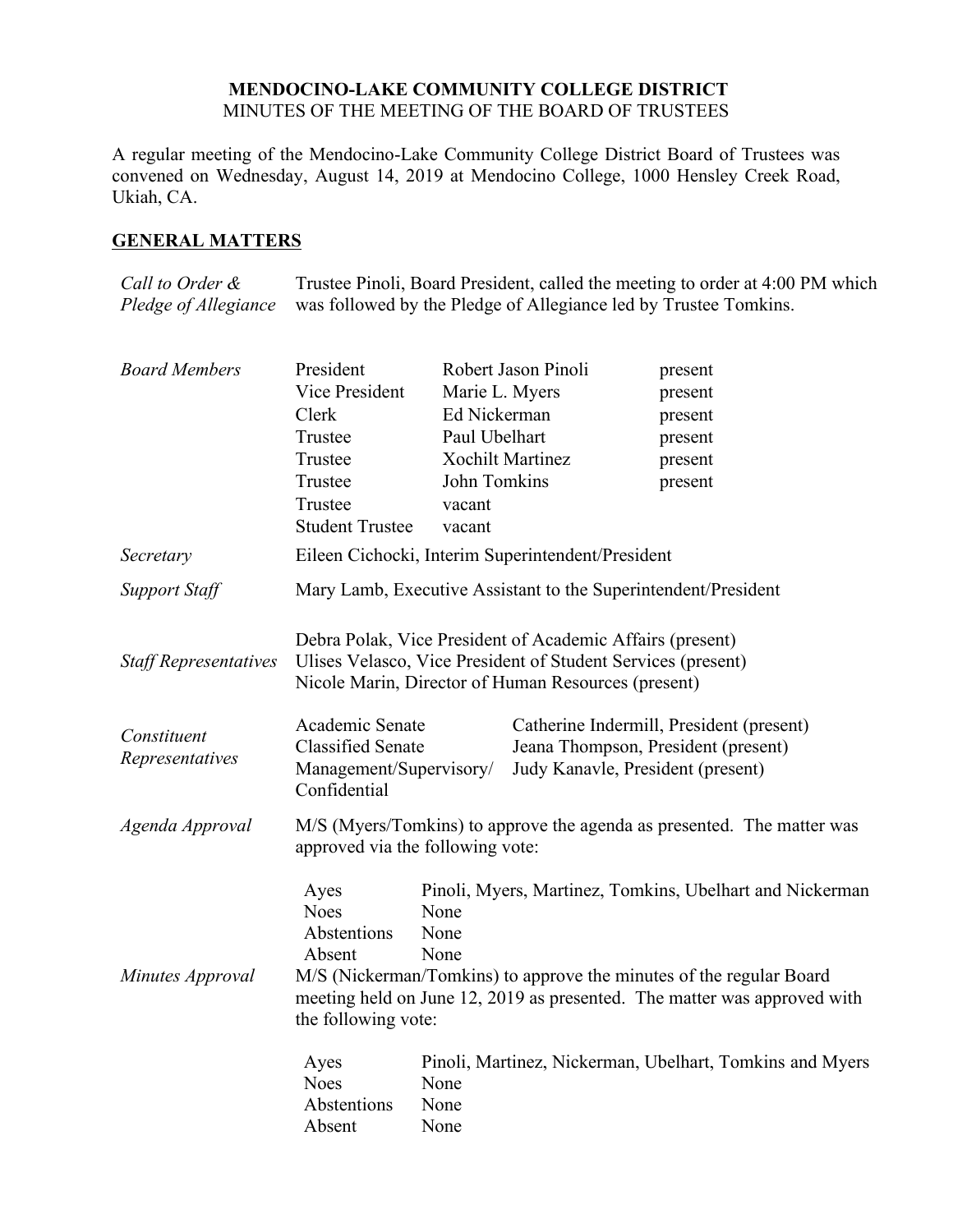M/S (Nickerman/Tomkins) to approve the minutes of the special Board meeting held on July 11, 2019 as presented. The matter was approved with the following vote:

| Ayes        | Pinoli, Martinez, Nickerman, Ubelhart, Tomkins and Myers |
|-------------|----------------------------------------------------------|
| <b>Noes</b> | None                                                     |
| Abstentions | None                                                     |
| Absent      | <b>None</b>                                              |

M/S (Nickerman/Tomkins) to approve the minutes of the special Board meeting held on July 24, 2019 as presented. The matter was approved with the following vote:

| Ayes        | Pinoli, Martinez, Nickerman, Ubelhart, Tomkins and Myers |
|-------------|----------------------------------------------------------|
| <b>Noes</b> | None                                                     |
| Abstentions | None                                                     |
| Absent      | <b>None</b>                                              |

*Public Comments on Closed Session Items* Toni Fort addressed the board regarding the grievance from a part-time faculty member that will be heard this evening under agenda item #7.4.

### **CLOSED SESSION**

The Board adjourned to Closed Session at 4:04 PM with Board President Pinoli stating items 2.1, 2.2 2.3 and 2.4 will be discussed in closed session.

### **OPEN SESSION**

*Report of Action Taken in Closed* 

*Session*

The Board returned to open session at 5:32 PM with Board President Pinoli reporting the following action taken in closed session:

Any report regarding items #7.1 and 7.4 will be reported under those agenda items. There are no other items to report out at this time The Board President added he will take comments from the public on items 7.1 and 7.4 when we get to those items on the agenda.

*Public Comments* • There were no comments made my members of the public.

# **OATH OF OFFICE**

Newly elected Student Trustee Aidan Lagorio was administered the oath of office by Board President Pinoli. Upon completion of the oath, he assumed his duties as Student Trustee.

# **PRESIDENT AND ADMINISTRATION REPORT**

A written report was presented by Interim Superintendent/President Cichocki.

Interim Superintendent/President Cichocki reiterated the disappointment shared by college staff in the HEP grant not being refunded for another cycle.

# **CONSENT AGENDA**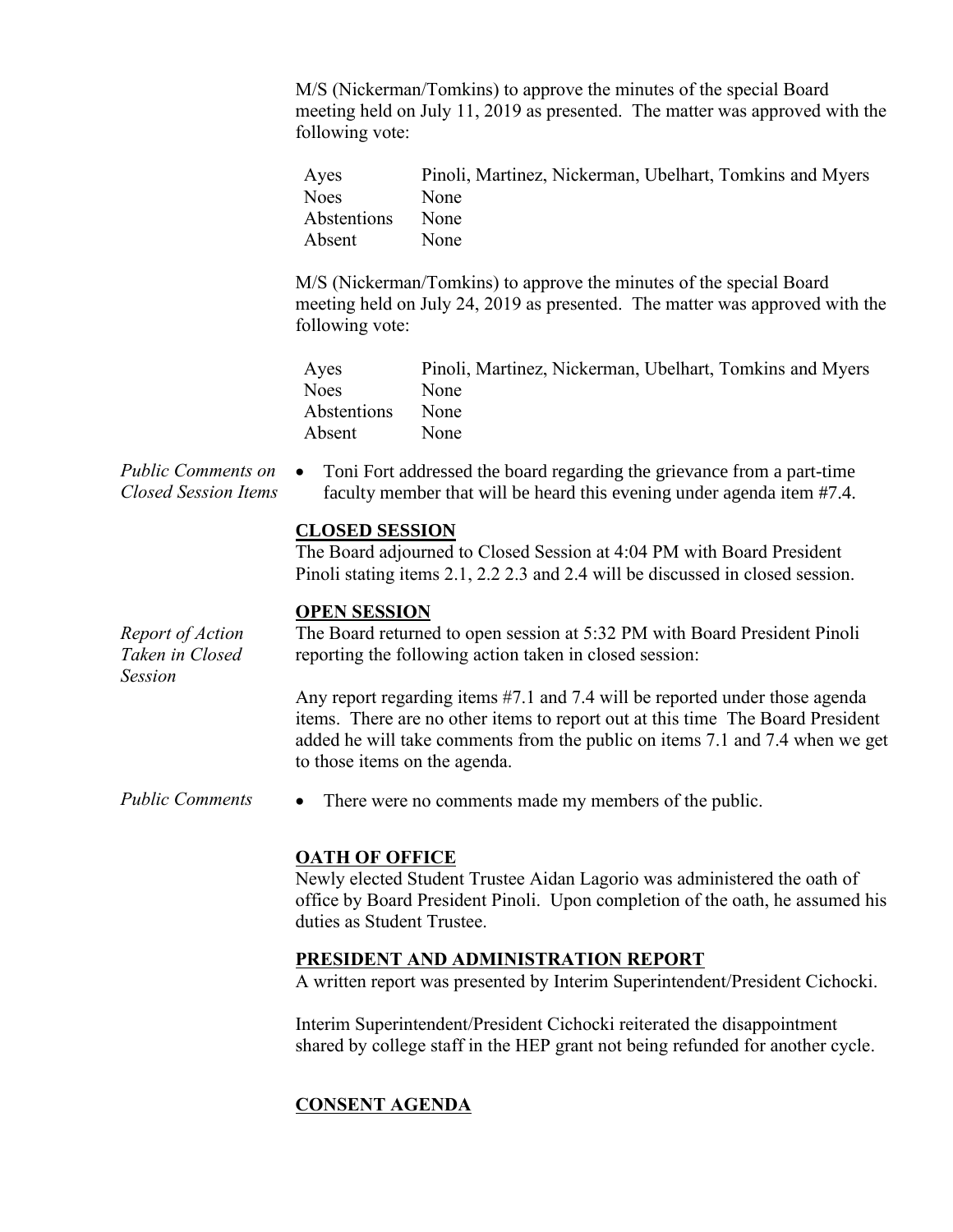M/S (Nickerman/Tomkins) Board of Trustees does hereby approve the Consent Agenda as presented. The consent agenda was approved with the following vote:

| Ayes             | Tomkins, Pinoli, Martinez, Nickerman, Ubelhart and Myers |
|------------------|----------------------------------------------------------|
| Noes             | None                                                     |
| Abstentions None |                                                          |
| Absent           | None                                                     |

Items with an asterisk \* were approved by one motion as the Consent Agenda.

#### **Personnel**

*Consideration to approve the personnel list – Short-Term Non Continuing (STNC) Employees*

*Consideration to approve the personnel list – Part-Time Faculty*

*Consideration to approve the list of Volunteers*

*Consideration to approve the personnel list – Classified*

*Consideration to approve the personnel list – Management/Super visory/Confidential*

*Consideration to ratify resignation/retireme nt – Full-Time Faculty – Non-Tenure Track – Categorically Funded*

\*RESOLVED, That the Mendocino-Lake Community College District Board of Trustees does hereby ratify the employment of the short-term noncontinuing (STNC) employees as submitted and presented at the meeting pending receipt of all necessary employment eligibility requirements.

\*RESOLVED, That the Mendocino-Lake Community College District Board of Trustees does hereby approve the list of part-time faculty as submitted and presented at the meeting pending receipt of all necessary employment eligibility requirements.

\*RESOLVED, That the Mendocino-Lake Community College District Board of Trustees does hereby approve the list of volunteers as presented.

\*RESOLVED, That the Mendocino-Lake Community College District Board of Trustees hereby employs Lauren Simmonds, Career Center Specialist effective September 9, 2019; and Yolanda Vazquez, Administrative Assistant II effective September 1, 2019 pending receipt of all necessary employment eligibility requirements.

\*RESOLVED, That the Mendocino-Lake Community College District Board of Trustees hereby employs Rose Mehtlan, North County Center Operations Supervisor effective August 19, 2019 pending receipt of all necessary employment eligibility requirements.

\*RESOLVED, That the Mendocino-Lake Community College District Board of Trustees hereby ratifies the resignation of Lidia Sanchez, Full-Time Faculty, CAMP, categorically-funded effective August 1, 2019 as presented.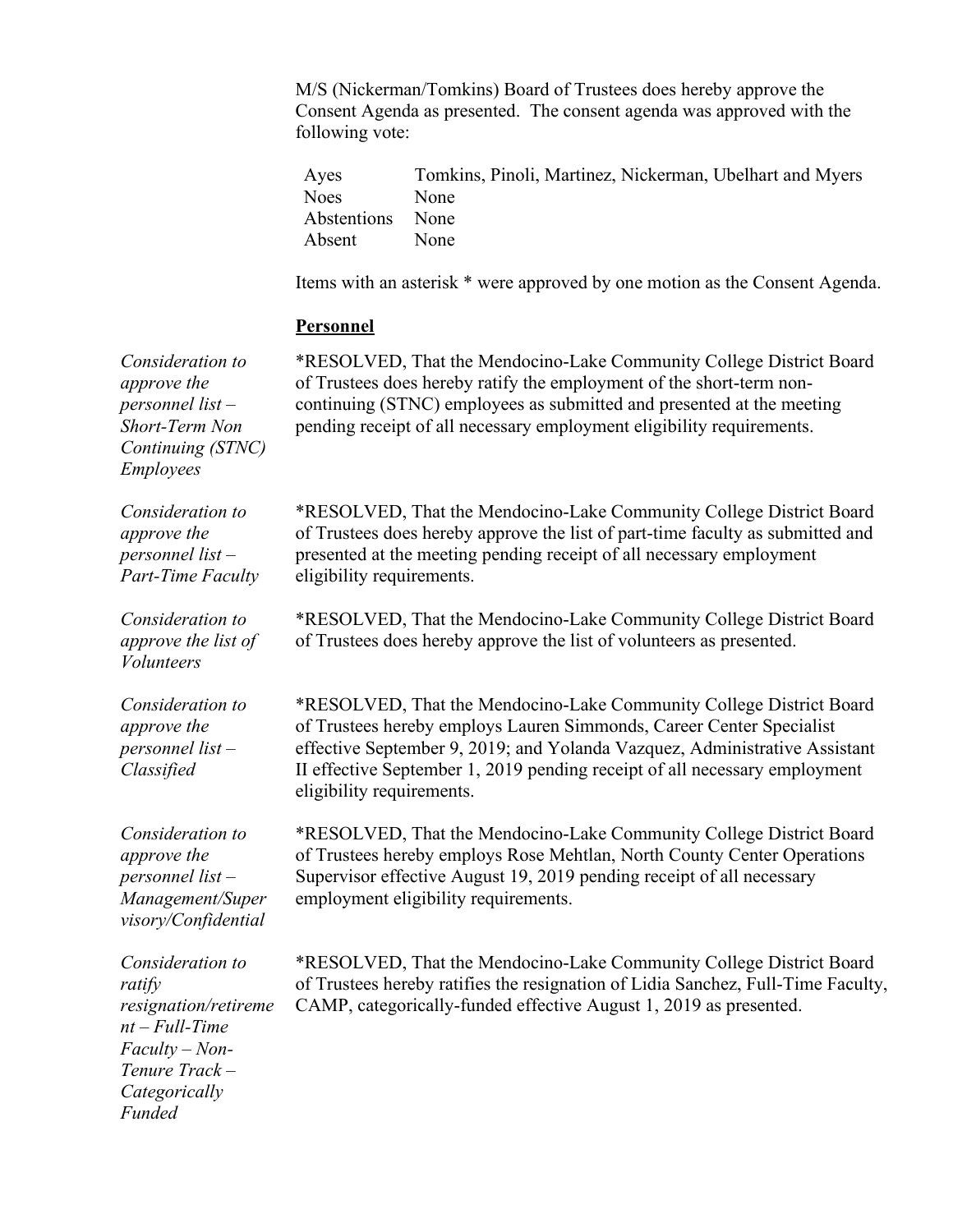*Consideration to ratify resignation/retireme nt - Classified*

\*RESOLVED, That the Mendocino-Lake Community College District Board of Trustees hereby ratifies the retirement of Kimberly Pinson, Financial Aid Technician effective August 5, 2019 as presented.

| Fiscal Report as of<br>June 30, 2019 | <b>Other Items</b><br>*RESOLVED, That the Mendocino-Lake Community College District Board<br>of Trustees does hereby accept the fiscal report as of June 30, 2019 as<br>presented. |
|--------------------------------------|------------------------------------------------------------------------------------------------------------------------------------------------------------------------------------|
| Donations                            | *RESOLVED, That the Mendocino-Lake Community College District Board<br>of Trustees does hereby accept the donated items from Ron Epstein and Joe<br>Langstaff as presented.        |
| Mendocino College                    | *RESOLVED, That the Mendocino-Lake Community College District Board                                                                                                                |

#### **INFORMATIONAL/ACTION ITEM**

*Board of Trustees Student Housing Ad-Hoc Committee*

*2019-2020 Catalog*

An update from the ad-hoc committee was presented by Trustee Pinoli. He shared the committee has not met since the meeting held in early May. As we have many important upcoming items over the next few months, he would like to table this item. He stated he would like to have the committee reconvene again sometime in the future to continue to work on this item.

of Trustee does hereby approve the 2019-2020 Mendocino College Catalog.

#### **ACTION ITEMS**

*Recommendation for Compensation – Interim Superintendent/Presi dent*

Board President Pinoli in his role as Agency Negotiator provided the Board members with information regarding his negotiations with Interim Superintendent/President Cichocki regarding her compensation for the period August 3, 2019 through June 30, 2021.

The terms of the Interim Superintendent/President's contract will include the following:

- The contract to run through June 2021 with a salary of \$225,000 per year
- The life insurance amount increases from \$100,000 to \$200,000
- A \$600/month stipend to cover in-district expenses incurred
- There is no change in the health benefits currently provided
- A fallback clause where the Interim Superintendent/President can return to her position as Assistant Superintendent/Vice President of Administrative Services as per the terms of that contract

After reviewing the information presented and discussion, the board took the following action:

M/S (Myers/Nickerman) that the Mendocino-Lake Community College District Board of Trustees does hereby approve the compensation and contract terms as mentioned above with the following vote:

Ayes Tomkins, Myers, Pinoli, Ubelhart, Martinez and Nickerman Noes None Abstentions None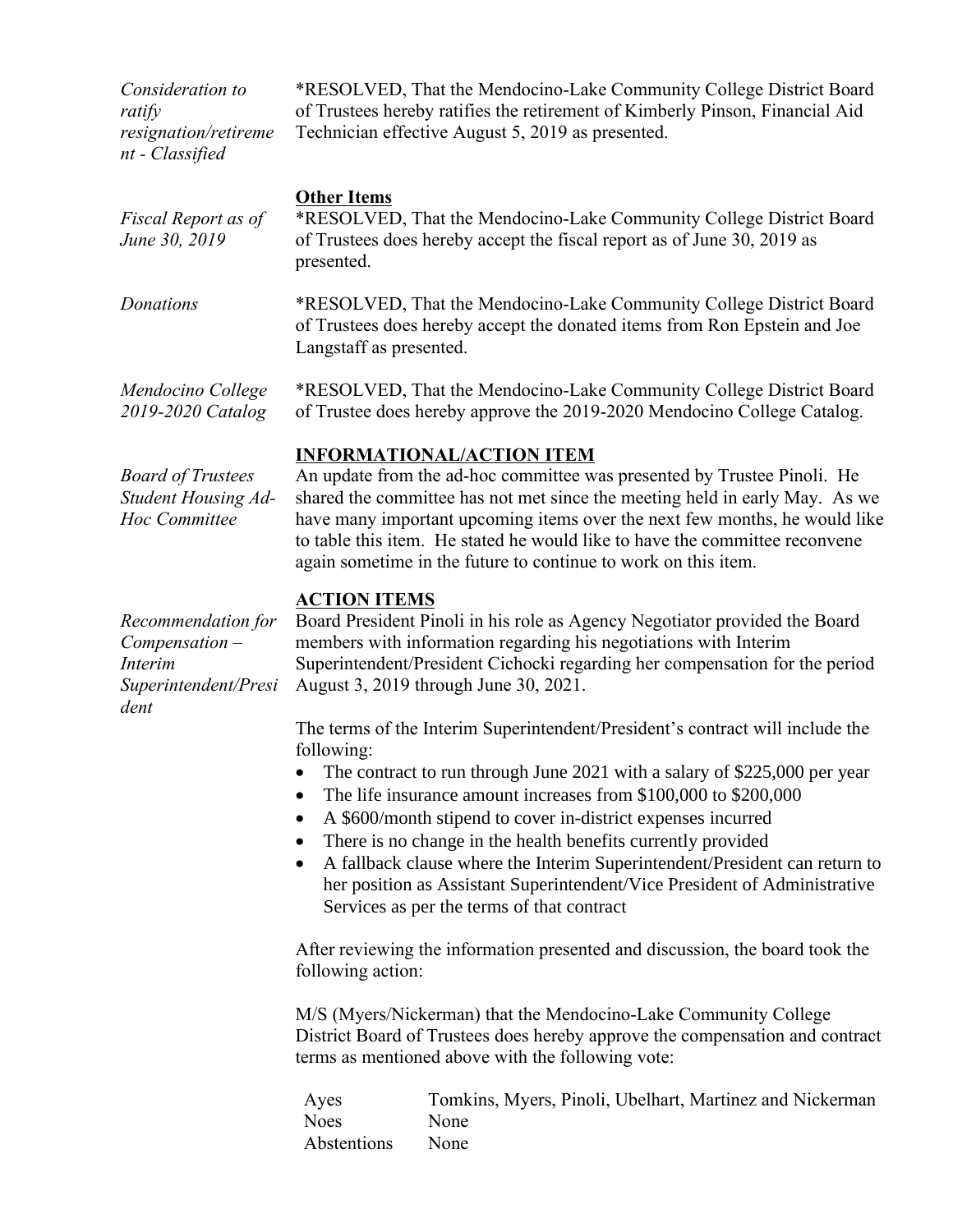|                                                                                                                  | Absent                                       | None                                                                                                                                                                                                                                                                                 |
|------------------------------------------------------------------------------------------------------------------|----------------------------------------------|--------------------------------------------------------------------------------------------------------------------------------------------------------------------------------------------------------------------------------------------------------------------------------------|
| Contracts and<br>$A$ greements $-$<br>Quarterly                                                                  | following action:                            | After reviewing the information presented and discussion, the board took the                                                                                                                                                                                                         |
| Ratification                                                                                                     |                                              | M/S (Tomkins/Ubelhart) that the Mendocino-Lake Community College<br>District Board of Trustees does hereby ratify the contracts and agreements as<br>presented with the following vote:                                                                                              |
|                                                                                                                  | Ayes<br><b>Noes</b><br>Abstentions<br>Absent | Tomkins, Myers, Pinoli, Ubelhart, Martinez and Nickerman<br>None<br>None<br>None                                                                                                                                                                                                     |
| 2019-2020<br><b>Appropriation Limit</b><br>$-$ Resolution 08-19-<br>01                                           | following action:                            | After reviewing the information presented and discussion, the board took the                                                                                                                                                                                                         |
|                                                                                                                  |                                              | M/S (Tomkins/Nickerman) that the Mendocino-Lake Community College<br>District Board of Trustees does hereby adopt Resolution 08-19-01 establishing<br>the Mendocino-Lake Community College District's Appropriation Limit for<br>fiscal year 2019-2020 at \$37,735,568 as presented. |
|                                                                                                                  | Ayes<br><b>Noes</b><br>Abstentions<br>Absent | Tomkins, Myers, Pinoli, Ubelhart, Martinez and Nickerman<br>None<br>None<br>None                                                                                                                                                                                                     |
| Consideration of<br>Grievance from                                                                               |                                              | Instructor Melissa Timmen addressed the board to respond to the Interim<br>Superintendent/President's statement dated August 1, 2019.                                                                                                                                                |
| Part-Time Faculty<br>Member re:<br>Mendocino Part-<br>Time Faculty<br>Association<br>Agreement, Article<br>4.1.3 | Timmen's class.                              | Student Miguel Saragosa addressed the board regarding his experience in Ms.                                                                                                                                                                                                          |
|                                                                                                                  |                                              | After hearing the related comments and reviewing the information presented,<br>the board took the following action:                                                                                                                                                                  |
|                                                                                                                  |                                              | M/S (Nickerman/Tomkins) that the Mendocino-Lake Community College<br>District Board of Trustees does hereby deny the grievance appeal by Part-Time<br>Faculty member Melissa Timmen as presented.                                                                                    |
|                                                                                                                  | Ayes<br><b>Noes</b><br>Abstentions<br>Absent | Tomkins, Myers, Pinoli, Ubelhart, and Nickerman<br>Martinez<br>None<br>None                                                                                                                                                                                                          |
| Signature<br>Authorization for                                                                                   |                                              | After reviewing the information presented, the board took the following action:                                                                                                                                                                                                      |
| Interim<br>Superintendent/Presi                                                                                  |                                              | M/S (Tomkins/Ubelhart) that the Mendocino-Lake Community College<br>District Board of Trustees does hereby adopt Resolution 08-19-02 granting                                                                                                                                        |

signature authorization to Eileen Cichocki, Interim Superintendent/President

*dent – Resolution*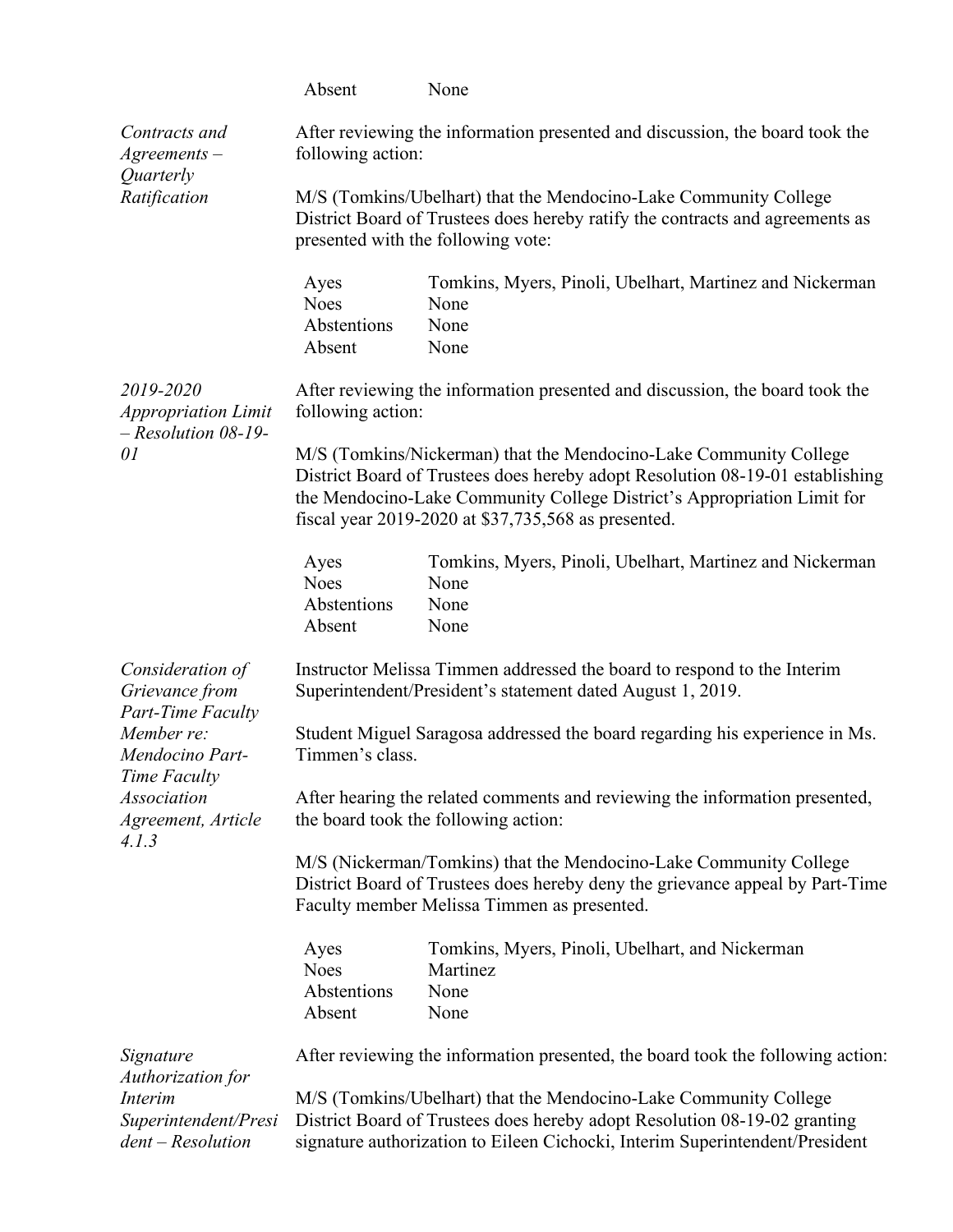| $08 - 19 - 02$                                                                              |                                              | from August 3, 2019 until rescinded as presented with the following vote:                                                                                                                                                                                                                                                                                                                                                                            |
|---------------------------------------------------------------------------------------------|----------------------------------------------|------------------------------------------------------------------------------------------------------------------------------------------------------------------------------------------------------------------------------------------------------------------------------------------------------------------------------------------------------------------------------------------------------------------------------------------------------|
|                                                                                             | Ayes<br><b>Noes</b><br>Abstentions<br>Absent | Tomkins, Myers, Pinoli, Martinez Ubelhart, and Nickerman<br>None<br>None<br>None                                                                                                                                                                                                                                                                                                                                                                     |
| Signature<br>Authorization for<br>Director of Human<br>$Resources -$<br>Resolution 08-19-03 |                                              | After reviewing the information presented, the board took the following action:                                                                                                                                                                                                                                                                                                                                                                      |
|                                                                                             |                                              | M/S (Myers/Ubelhart) that the Mendocino-Lake Community College District<br>Board of Trustees does hereby adopt Resolution 08-19-03 granting signature<br>authorization to Nicole Marin, Director of Human Resources from April 1,<br>2019 until rescinded as presented with the following vote:                                                                                                                                                      |
|                                                                                             | Ayes<br><b>Noes</b><br>Abstentions<br>Absent | Tomkins, Myers, Pinoli, Martinez Ubelhart, and Nickerman<br>None<br>None<br>None                                                                                                                                                                                                                                                                                                                                                                     |
| <b>Rescind Signature</b><br>$Authorization -$                                               |                                              | After reviewing the information presented, the board took the following action:                                                                                                                                                                                                                                                                                                                                                                      |
| Resolution 12-12-02<br>and $02 - 15 - 02$                                                   |                                              | M/S (Myers/Nickerman) that the Mendocino-Lake Community College<br>District Board of Trustees does hereby approve rescinding resolution 12-12-02<br>which granted signature authorization to Arturo Reyes as<br>Superintendent/President effective August 2, 2019 and Resolution 02-15-02<br>which granted signature authorization to Sabrina Meyer, Director of Human<br>Resources effective October 31, 2018 as presented with the following vote: |
|                                                                                             | Ayes<br><b>Noes</b><br>Abstentions<br>Absent | Tomkins, Myers, Pinoli, Martinez Ubelhart, and Nickerman<br>None<br>None<br>None                                                                                                                                                                                                                                                                                                                                                                     |
| <b>Child Development</b>                                                                    |                                              | After reviewing the information presented, the board took the following action:                                                                                                                                                                                                                                                                                                                                                                      |
| Center Contract-<br>Resolution 08-19-04                                                     |                                              | M/S (Tomkins/Ubelhart) that the Mendocino-Lake Community College<br>District Board of Trustees does hereby adopt Resolution 08-19-04, California<br>Department of Education Contract Number CCTR-9141 in the amount of<br>\$195,889.00 as presented with the following vote:                                                                                                                                                                         |
|                                                                                             | Ayes<br><b>Noes</b><br>Abstentions<br>Absent | Tomkins, Myers, Pinoli, Martinez Ubelhart, and Nickerman<br>None<br>None<br>None                                                                                                                                                                                                                                                                                                                                                                     |
| <b>Child Development</b><br>Center Contract-                                                |                                              | After reviewing the information presented, the board took the following action:                                                                                                                                                                                                                                                                                                                                                                      |
| Resolution 08-19-05                                                                         |                                              | M/S (Myers/Nickerman) that the Mendocino-Lake Community College<br>District Board of Trustees does hereby adopt Resolution 08-19-05, California<br>Department of Education Contract Number CSPP-9293 in the amount of                                                                                                                                                                                                                                |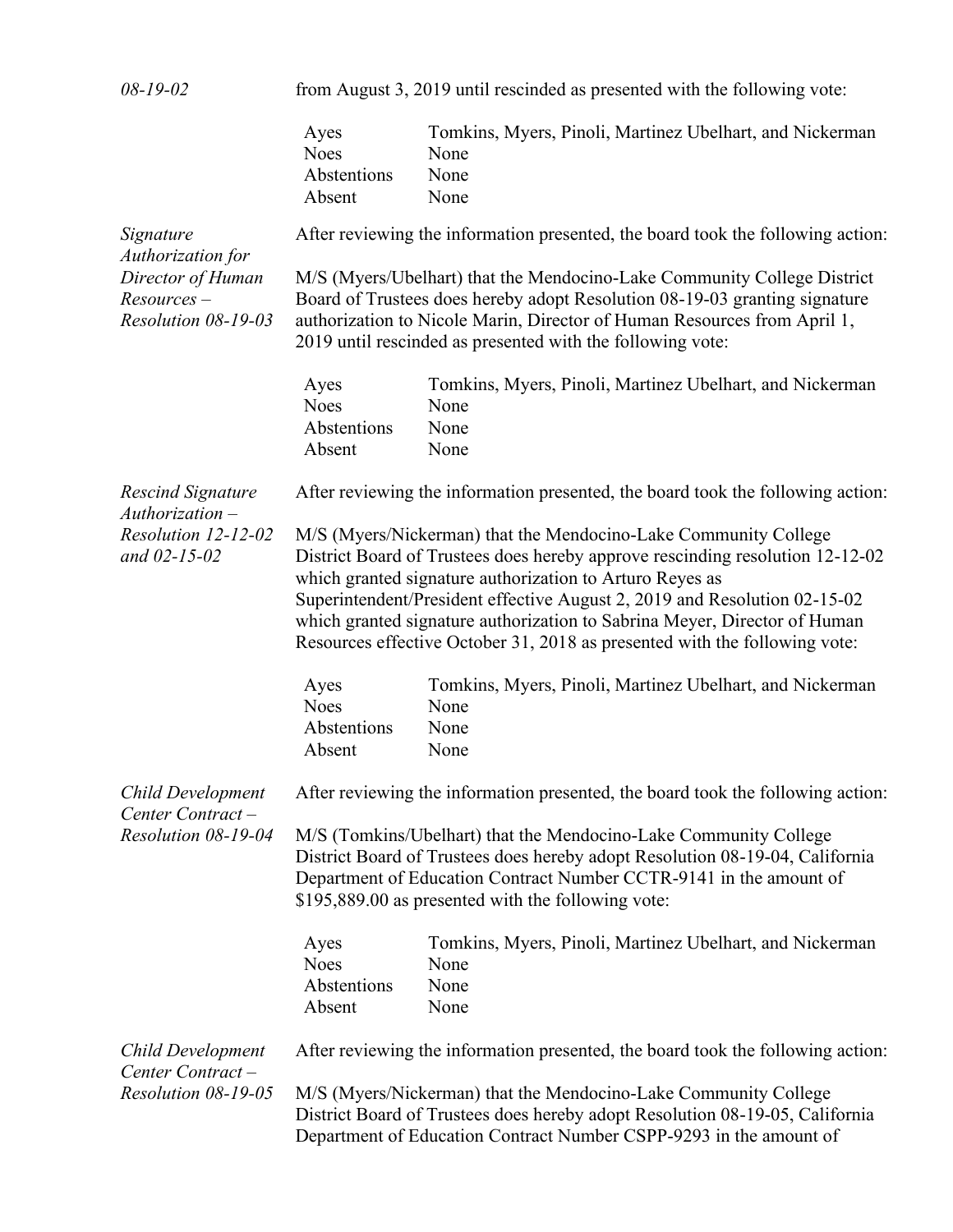\$240,723.00 as presented with the following vote:

|                                                                                            | Ayes<br><b>Noes</b><br>Abstentions<br>Absent | Tomkins, Myers, Pinoli, Martinez Ubelhart, and Nickerman<br>None<br>None<br>None                                                                                                                                                                                                                                |
|--------------------------------------------------------------------------------------------|----------------------------------------------|-----------------------------------------------------------------------------------------------------------------------------------------------------------------------------------------------------------------------------------------------------------------------------------------------------------------|
| Notification of<br>Classified Layoffs -                                                    |                                              | After reviewing the information presented, the board took the following action:                                                                                                                                                                                                                                 |
| Resolution 08-19-06                                                                        | with the following vote:                     | M/S (Myers/Tomkins) that the Mendocino-Lake Community College District<br>Board of Trustees does hereby adopt Resolution 08-19-06 and directs the<br>Interim Superintendent/President to send lay-off notices to those individuals<br>currently employed in the HEP categorically-funded positions as presented |
|                                                                                            | Ayes<br><b>Noes</b><br>Abstentions<br>Absent | Tomkins, Myers, Pinoli, Martinez Ubelhart, and Nickerman<br>None<br>None<br>None                                                                                                                                                                                                                                |
| <b>Student Equity Plan</b>                                                                 |                                              | After reviewing the information presented, the board took the following action:                                                                                                                                                                                                                                 |
|                                                                                            |                                              | M/S (Myers/Ubelhart) that the Mendocino-Lake Community College District<br>Board of Trustees does hereby approve the 2019-2022 Student Equity Plan as<br>presented with the following vote:                                                                                                                     |
|                                                                                            | Ayes<br><b>Noes</b><br>Abstentions<br>Absent | Tomkins, Myers, Pinoli, Martinez Ubelhart, and Nickerman<br>None<br>None<br>None                                                                                                                                                                                                                                |
| College and Career                                                                         |                                              | After reviewing the information presented, the board took the following action:                                                                                                                                                                                                                                 |
| <b>Access Pathways</b><br>(CCAP) Partnership<br>$A$ greements $-$<br><b>Second Reading</b> | vote:                                        | M/S (Nickerman/Ubelhart) that the Mendocino-Lake Community College<br>District Board of Trustees does hereby approve the College and Career Access<br>Pathways (CCAP) Partnership Agreements as presented with the following                                                                                    |
|                                                                                            | Ayes<br><b>Noes</b><br>Abstentions<br>Absent | Tomkins, Myers, Pinoli, Martinez Ubelhart, and Nickerman<br>None<br>None<br>None                                                                                                                                                                                                                                |
|                                                                                            |                                              | <b>INFORMATIONAL REPORTS</b>                                                                                                                                                                                                                                                                                    |
| Mendocino College<br>Foundation, Inc.                                                      |                                              | A written informational report was submitted by Katie Fairbairn, Executive<br>Director of the Mendocino College Foundation.                                                                                                                                                                                     |

*Constituents Group Academic SenateReports*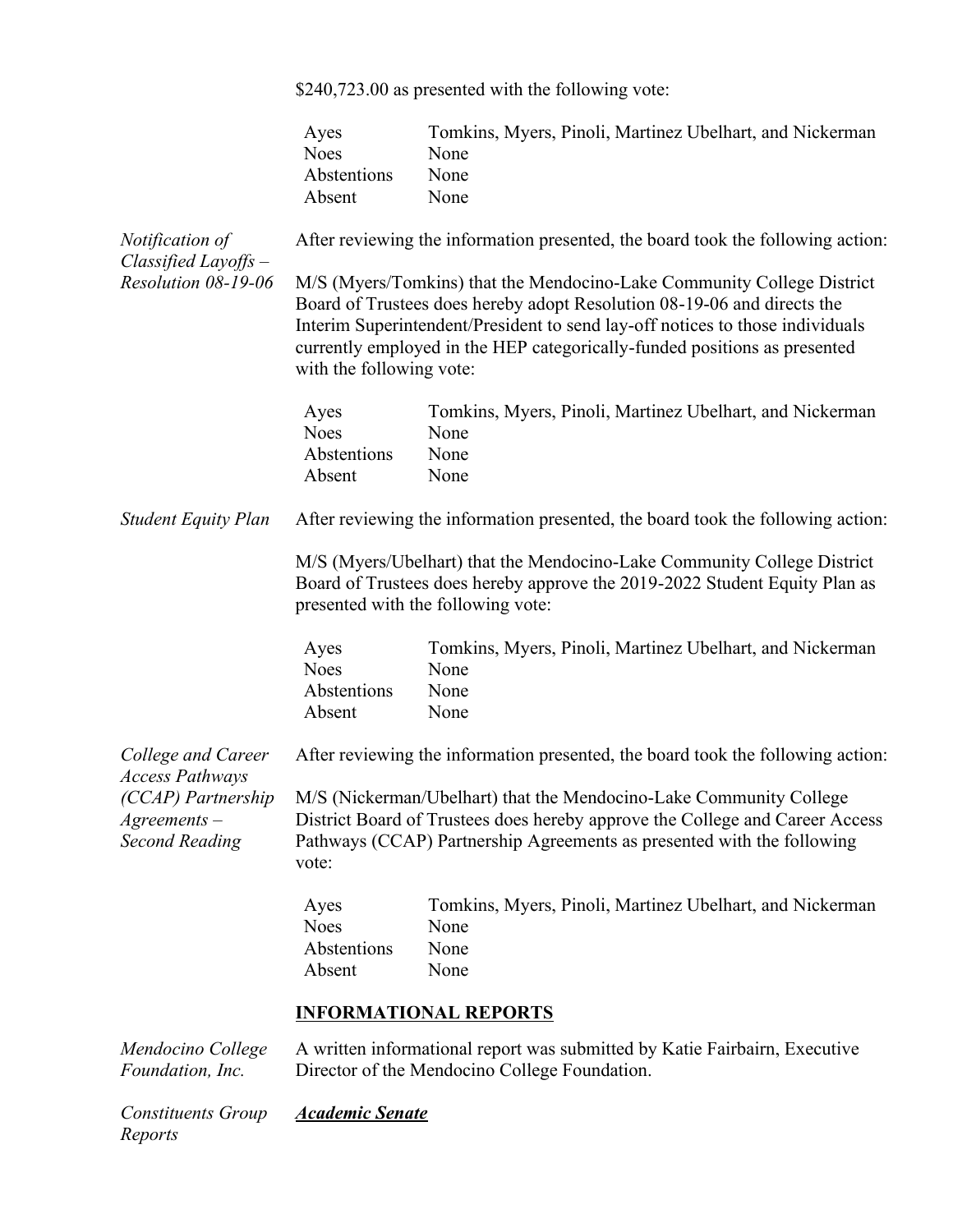A written report was submitted by Academic Senate President Catherine Indermill. She stated she had nothing to add.

# *Classified Senate*

A written report was submitted by Classified Senate President Jeana Thompson who stated she had nothing to add.

## *Management/Supervisory/Confidential*

A written report was submitted by Management/Supervisory/Confidential President Judy Kanavle. She stated she had nothing to add.

# **TRUSTEE COMMUNICATION**

| <b>Trustee Reports</b>                                           | Trustees commented orally on their recent college-related activities.                                                                                                                                                                                                                                                                                                         |
|------------------------------------------------------------------|-------------------------------------------------------------------------------------------------------------------------------------------------------------------------------------------------------------------------------------------------------------------------------------------------------------------------------------------------------------------------------|
|                                                                  | Trustee Nickerman also shared an article which ran in the local newspaper<br>regarding Potter Valley high school students that are now enrolled in classes at<br>Mendocino College.                                                                                                                                                                                           |
|                                                                  | Trustee Tomkins commented on the recently held Shakespeare on the Lake<br>event.                                                                                                                                                                                                                                                                                              |
| Trustee Appointment<br>to Fill the Vacancy<br>in Trustee Area #7 | Trustees discussed the upcoming process for appointing a provisional board<br>member for Trustee Area #7.                                                                                                                                                                                                                                                                     |
|                                                                  | Trustee Nickerman and Trustee Martinez were appointed as the ad-hoc<br>committee members who will review the applications received to fill the<br>vacancy. The Board approved Board President Pinoli's request to include the<br>President from each of the constituent groups to serve on the ad-hoc committee<br>as well as the Trustees listed and permission was granted. |
| Future Agenda Items                                              | Future agenda items discussed and approved by the board members are as<br>follows:<br>Trustee Martinez requested an update on the Native American and<br>$\bullet$<br>Disabled students being served on our campuses. Trustee Pinoli stated an<br>update will be presented at a future meeting on this topic.                                                                 |
| Trustee Workshop                                                 | Board members discussed possible dates for a Trustee workshop. Topics for<br>the workshop will include the Board self-evaluation and the required Sexual<br>Harassment Prevention Training.                                                                                                                                                                                   |
|                                                                  | After discussion, the board members decided on dates to hold two workshops.<br>The first will be held on Thursday, Sept $26th$ from 4:00-7:00pm with the topics<br>to be covered being the state mandated Sexual Harassment Prevention Training<br>and Diversity training.                                                                                                    |
|                                                                  | The second workshop will be held after the conclusion of the regular board<br>meeting on Wednesday, October 9 <sup>th</sup> . The topics to be covered with be the<br>Board self-evaluation and Participatory Governance.                                                                                                                                                     |